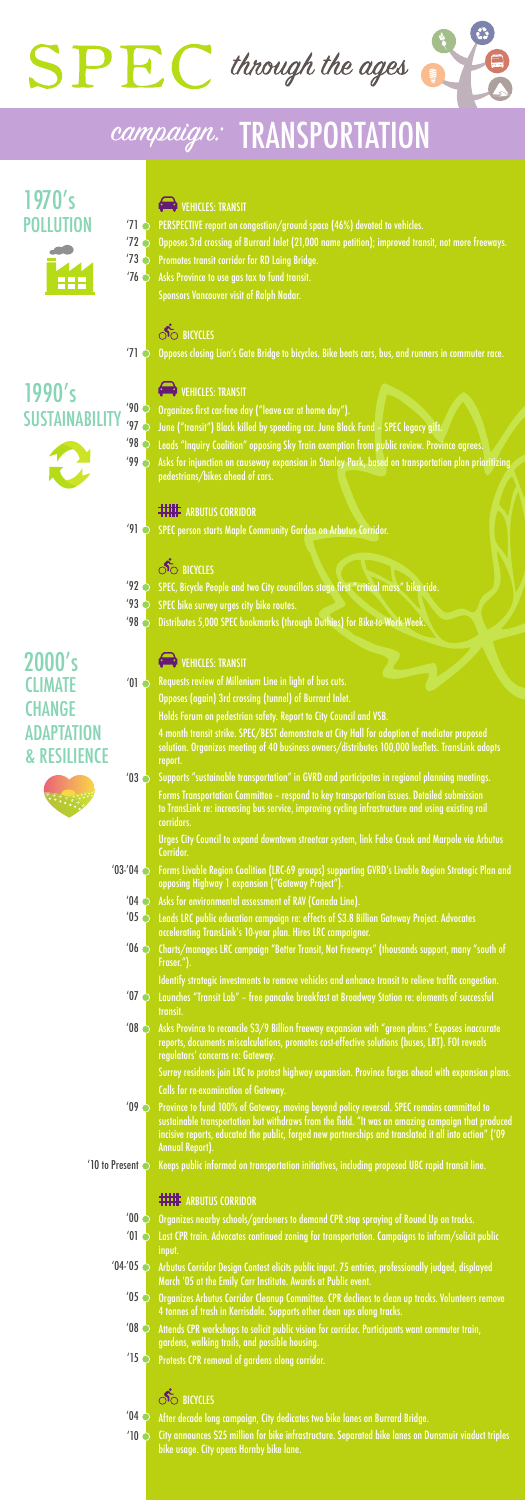- Demonstrates against US nuclear bomb tests in Alaska (Amchitka Island).  $'69$
- Joins activists headed to Alaska in fishing boat renamed "Green Peace." '70
- Participates in nuclear hearings in Alaska. '71
- Protest French nuclear tests at Moruroa Atoll in South Pacific.  $'72$
- Joins Canadian Coalition on Nuclear Responsibility. Anti-nuclear information kits for schools.  $'75$
- Produces "Danger Radiation" Booklet.  $'76$

Present at legislative hearings on Revelstoke Dam. "David and Goliath epic with tiny SPEC taking on massive BC Hydro."

Berger Commission recommends moratorium on Arctic Pipeline.

**78 C** Publishes Energy and Us Handbook. Energy Awareness Education Program.

Oil Tanker Inquiry rejects Kitimat oil port. SPEC at NEB hearings and meet with Federal Environment Minister. Kitimat oil port nixed.

SPEC's David Garrick gets 45 days in jail for protesting Trident nuclear subs at Bangor WA. Forms Alliance Against Uranium Mining with Greenpeace, Sierra Club, BC Naturalists. Presents briefs at Inquiry hearings.  $'79$ 

Intervener in NEB decision to expand natural gas exports.

- OFF SHORE OIL DRILLING/TRANSPORT, PIPELINES, DAMS
- AGM off-shore oil drilling one of five key campaigns.  $'69$
- Recommends foreign tankers meet Canadian standards. '70
	- Gwen Mallard (53) and Alice Coppard (64) hitch-hike to Ottawa with 63,000 signatures.
- Province asks Feds to persuade US to stop oil tankers in Strait of Juan de Fuca. '71
- Oil tanker spills 2,000 gallons befouling Crescent Beach. SPEC organizes clean up and rally/protest at Peace Arch.  $'72$   $\bigcirc$
- $'73$   $\bigcirc$  Brief on oil spills to BC legislature.
- '73-'76  $\bigcirc$  Opposes (Gallon) MacKenzie Valley Pipeline. Intervenes at Berger Commission. Argues for intervener funding. Sets precedent.
	- Intervener at hearings on Revelstoke Dam challenges exports, coal burning and plans for Peace River Sites C and E. '76
	- Organizes 19 groups (75,000 ) into Kitimat Oil Coalition. '77

Opposes Dome Petroleum plan for Britannia Beach tanker port in Howe Sound.

### RENEWABLES & CONSERVATION

'70s -'90s  $\bigcirc$  SPEC advocates and demonstrates conservation and renewable energy sources.

Ecology Caravan – 10 week caravan, 2,700 miles, camping/doing public education – slideshows, '70 theatre pieces, fact sheets, etc.

#### NUCLEAR ENERGY/WEAPONS

- $'80$ Negotiates with City/Province/Federal Govt re: SPEC Energy Demonstration Centre (2150 Maple St). State-of- the-art energy features. One of five proposed, only two built.
- '81 SPEC house at 2150 Maple opened by Mayor Harcourt (Aug 29)

### OFF SHORE OIL DRILLING/TRANSPORT, PIPELINES, DAMS Opposes Energy Minister's plans to drill for oil off North Shore.

### **CO NUCLEAR ENERGY/WEAPONS**

 $'94$ Asks Province to review risks of nuclear subs so close to population.

 $'97$ Demand for review of nuclear subs repeated.

Energy conservation Public Education Program. '77

> Hosts Margaret Mead (opposes nuclear energy) 40 activists carry a 550' black plastic Trident sub. SPEC's d'Easum and Coppard get 20,000 names on anti-nuclear power petition and call for inquiry. Nanoose Conversion Campaign – nuclear free Georgia Straight – oppose US torpedo testing at Nanoose Bay.

'79



## campaign: ENERGY

#### '98 SUSTAINABILITY 1990's



POLLUTION 1970's



## CONSERVATION 1980's



### OFF SHORE OIL DRILLING/TRANSPORT, PIPELINES, DAMS

'81  $'82$ Co-sponsors Open Conference on BC Environment (Site C, Trident subs, Nanoose Bay, off shore oil). Research shows Site C dam not needed. ED Stainsby leaves – full time on Site C. Nanaimo SPEC intervenes at Quinsam Coal Mine hearings.

#### RENEWABLES & CONSERVATION

Sues Fed Environment Minister for exempting US nuclear warships from Canadian environment regulations.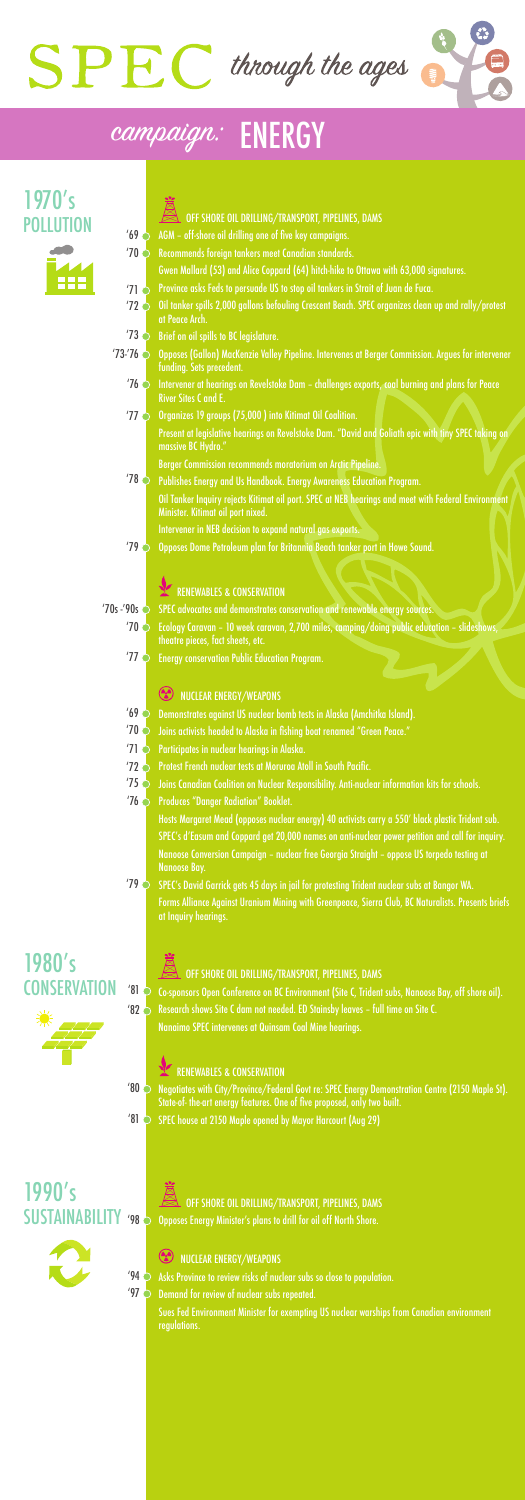#### OFF SHORE OIL DRILLING/TRANSPORT, PIPELINES, DAMS

- Opposes SUMAS 2 power plant with Abbotsford/others. Presents to NEB, WA State agency and Federal Minister. Organizes media events.  $'00$
- Helps form 90 member Oil Free Coast Alliance moratorium on off-shore oil exploration (SPEC 30+ year battle).  $'01$   $\bullet$

Opposes Georgia Straight Crossing (GSX) submarine natural gas pipeline for three new gas power plants on Vancouver Island. Argues for conservation/alternatives.

- WA agency rejects Sumas 2 plans but new appointees reverse decision.  $'02$ 
	- SPEC, DSF, SLDF prepare formal submissions to NEB hearings re: GSX.
- NEB denies transmission line to Sumas 2. Says, "can't leave protection of Canadian environment to US regulator." Record number of interveners at NEB hearings.  $'03$

Receives grant (Vancouver Foundation) to upgrade building.  $'03$ 

Upgrades solar capacity/tracks energy conservation to reduce energy footprint.  $'04$  $'08$ 

- Solar photovoltaic panels supply 1/2 our electricity. Excess into BC Hydro grid. Live link to public.
- Consults with CoV re: wind energy potential of SPEC building.
- Solar space heater (ducts air through panel that collects sun's heat).
- Change light fixtures to fluorescents and LEDs.
- Energy audit reveals need for new furnace.
- Founding partner Canada's Sustainability Centres Network. Enhance advocacy for renewables Hosts first Solar Festival.  $'05$
- Multiple tours showcase conservation and solar options. Photovoltaic panels perform at maximum rating.  $106$
- SPEC educates public/builders/architects/ re: conservation and solar technology. SPEC at EPIC trade show and MacMillan Space Centre's Sustainability Week - teach kids to build solar cooker.  $'07$
- **408 State State 10 And State State State State Senson Supersy Solar Tours.** Reviews nuclear power – finds no justification even as "bridging fuel."
- Updates householders on incentives to retrofitting buildings for efficiency. Participates in BC's first annual Solar Day celebration. '10
	- Promotes carbon neutral public sector, supports BC's Greenhouse Gas Reduction Targets.
- SPEC leaves home of 30 years. Energy Committee looks for new home for solar technology. '11
- Energy Committee workshops: Solar Greenhouses Designs, Energy Efficiency for Renters.  $'12$
- Energy workshops: Solar Greenhouse/Energy Efficiency for Renters. '13
- Launches Zero Fossil Fuels Campaign. Installs solar panels on MEC rooftop and launches Go Solar Tours.  $'14$
- Second season of Go Solar Tours.  $'15$

Nanaimo SPEC opposes Duke Point power plant. Abbey unearths '94 Hydro study – 50% waste of electricity generation. Province agrees to BCUC review.

Intervenes in BCUC hearings re: Duke Point. BCUC rejects Duke Point, citing failure to prove need.

Co-hosts The Party's Over, panel discussion on oil, war and teh fate of industrial societies.

 $'05$   $\circ$  GSX laid to rest. Rematerializes as a private venture supported by BC Hydro.

### RENEWABLES & CONSERVATION

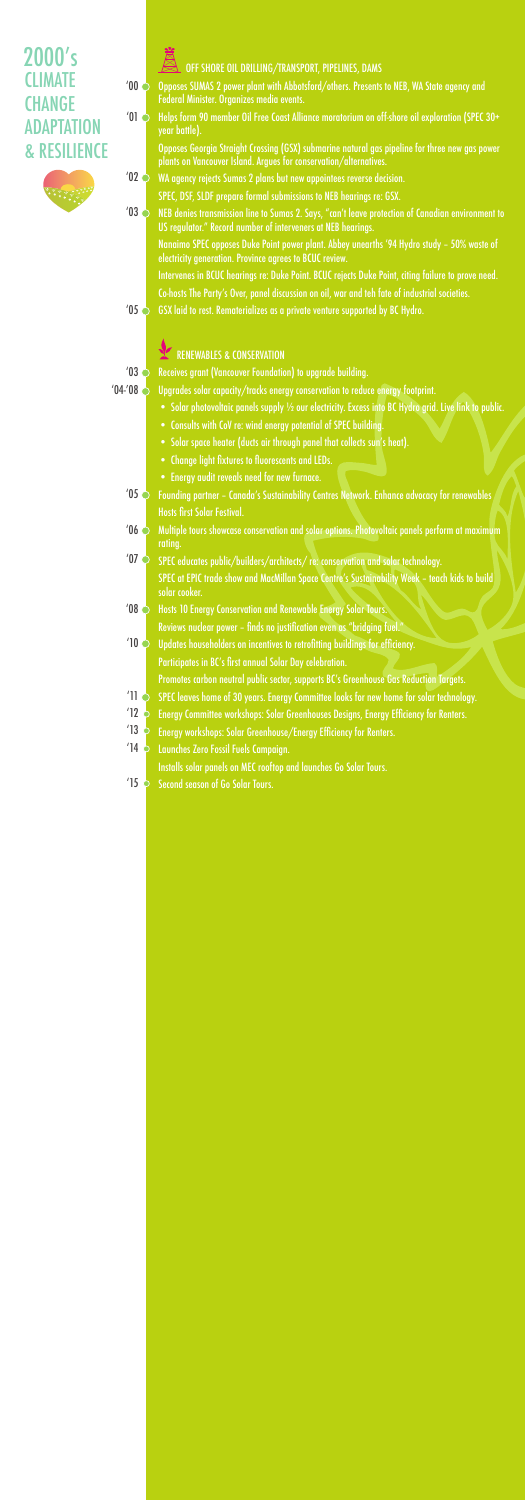

## campaign: WATER QUALITY

**CONSERVATION** 1980's



POLLUTION 1970's



SUSTAIN 1990's



- Challenges MLA Mussallem to drink Fraser water despite Health Department warnings and presents him with silver goblet for "deep service... in outlandish claim that Fraser not polluted." Receives LIP (Local Initiatives Project) grant for Fraser River Project. Supports removal of fluoride from drinking water in Kitimat. '74
- Six month program on urban sprawl onto Fraser River Delta. Slide show on Fraser pollution for VPL, GVRD and local councils.  $'76$

Fraser River Report re: secondary sewage treatment plant on Annacis Island (2014 – Metro/GVRD pleads guilty to dumping raw sewage into Burrard Inlet).

Takes slide show to SOCREDS, asks for moratorium on channeling/filling/building on Fraser flood plain (has consumed 70% of salt marsh). SOCREDS - no grant to finish Fraser study.

Excluded from BC Pollution Board Hearings on Utah Mines tailings in Rupert inlet. Protest forces precedent setting environmental assessment.

Nanaimo SPEC stops Hooker Chemical from dumping toxics into Northumberland Straight. Nanaimo SPEC stops Nanaimo Estuary dredging.

Report on sewage plan for Ganges Harbour.

SPEC's Paulik presented with City of Richmond Award by Mayor.  $'91$ 

Joins Sierra Club, WCWC and Valhalla Wilderness Soc. to protest GVRD logging watershed. Calls (Paulik) Govt report on lower mainland environment "a lot of fancy words but not much action."  $'92$ 

Calls for a halt to logging, mining, grazing, industrial activities in drinking water watersheds. Calls for dedicated drinking watershed reserves and single regulatory agency.  $'02$ 

Releases "A Review of Burrard Inlet Effluent Discharges" (reviews permits, assess effluent levels and effectiveness of legislation). Also challenges lack of precise data for decisions.  $'03$ 

Hosts a number of beach clean ups in English Bay, Kits Beach and Jericho Beach to raise awareness about plastic and other pollution in our oceans and coastal waters.  $'13-'14$   $\odot$ 

Reveals GVRD conflict of interest in watershed logging report. Asks for moratorium. Labour's Jack Monro slams "those goddamned environmentalists like SPEC."

- FRASER RIVER/BURRARD INLET/WATERSHED-DRINKING WATER/OTHER
- Campaign re: strip mining pollution in Mica Lake and effluent of Burrard Thermal into Burrard Inlet. SPEC and Pollution Probe get \$39,000 to study Fraser River.  $'69$
- Confront BC Premier with gift wrapped bottle of pulp mill effluent, "don't beat BC to a pulp." Brief to Provincial Forestry Inquiry re: regulation clear-cutting and pulp effluent. '70

- '94  $\bigcirc$  Calls for action on disappearing salmon stocks.
- Presents at GVRD meeting on watershed logging, organizes 700 labour and NGO groups to pressure local mayors, and meets with Provincial Health Officer. Challenges assertion that sewage in False Creek is "hippy boaters" fault.  $'97$
- '98 C Longshore Union backs SPEC call for no watershed logging. North Vancouver Council asks GVRD to stop watershed logging. UBC's Feller debunks watershed fire myth.
- GVRD stops watershed logging. SPEC monitors management plan. '99

2000's 100-'01 2 **CLIMATE** 

## **CHANGE** ADAPTATION & RESILIENCE



Paulik awarded Governor-General's Commemoratives Medal.

Opposes Cypress Bowl plans to log old-growth cedars for new ski runs.

- Opposes fluoridation of Vancouver drinking water. Blows whistle on Greenwood Forest Products chemical leak into Okanagan River. '77
- Calls for review on impacts of expanded Roberts Bank Superport (Tsawwassen). No review held. '78

Consults/advocates re: watershed protection in other regions of the Province. Advocates provincial drinking water protection act.

- Calls for inquiry re: GVRD exemption on pollution charges at Iona Sewage plant. '80
	- Pollution tour of Fraser with Environment Critics.
		- Denounces Minister Rogers' plans to develop Fraser as "devoid of integrity."
- Blasts GVRD dumping raw sewage into Fraser. '83
- Protests GVRD permit to dump 600 M litres of raw sewage into English Bay. Calls for secondary sewage treatment at Annacis plant. '85 C
- Blows whistle on midnight chemical dumping in Fraser River by lumber/paper companies. SPEC, GVRD and Port Moody Council appeal Burrard Thermal permit.  $'86$
- Launches Water for Tomorrow campaign. '87
- Protests Clarke Drive outfall pouring sewage into Vancouver Harbour. '88

Joins opposition to privatizing Seymour/Capilano filtration plant. Demands drinking water quality be under public control. GVRD decides against privatization.

SPEC/DSF/SLDF submission to GVRD re: failure to meet Fisheries laws in Liquid Waste Management Plan.

Releases poll – 70% of GVRD residents would pay up to \$150/year to upgrade sewage system.

Urges BCWLA to withhold approval of draft LWMP until it meets standards. SLDF releases data that "raw sewage acutely toxic to fish and aquatic life." Province approves GVRD's plan.

Works with communities on Sunshine Coast, East Kootenays and First Nations on watershed protection. Comprehensive case study on Arrow Creek

SPEC, First Nations, WCWC, and Kootenay group joint submission at Vancouver hearings on draft DWPA (Drinking Water Protection Act).

Creates "water alert" webpage/press release during 16 day 'boil water advisory' in Vancouver. Challenges provision of Drinking Water Protection Act allowing cabinet (not health authorities) to make decisions re: disputes.

Co-sponsors numerous public meetings/workshops on community watershed protection.

Creates web-based Community Drinking Water Atlas (interactive research tool).

'81

'89 C SPEC's Paulik receives Canadian Volunteer Award of Merit.

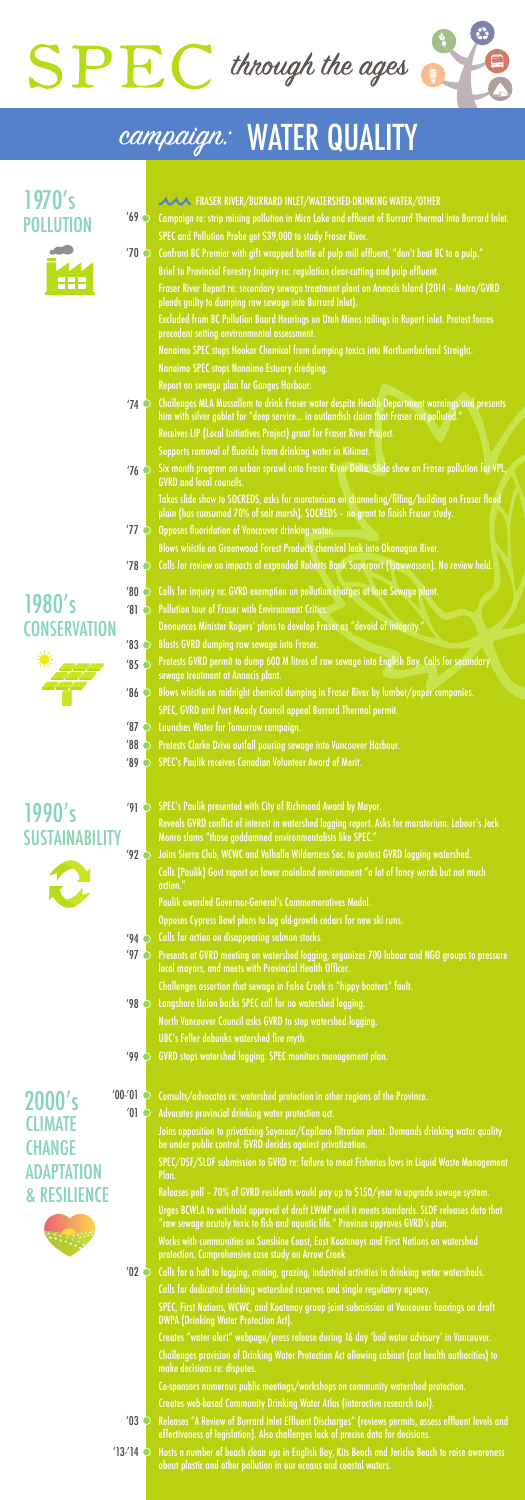- Speaks at UBC colloquium on Lower Mainland air quality.
- $\gamma$ 95  $\bigcirc$  Asks Vancouver Health Officer to take action on environmental illnesses. He says "provincial  $\gamma$ responsibility."
	- Vancouver Sun publishes Graham's article on air pollution.
- Asks BC Health Minister for action on environmental illnesses. He says "municipal responsibility." Appears on BCTV feature on environmental illness.  $'96$

- Opposes SUMAS 2 power plant with Abbotsford/others. Presents to NEB and WA State agency and Federal Minister. Organizes media events.  $'00$
- WA agency rejects Sumas 2 plans but new appointees reverse decision.  $'02$
- NEB denies transmission line to Sumas 2. Says, "can't leave protection of Canadian environment to US regulator." Record number of interveners at NEB hearings.  $'03$

At founding, a key concern was vehicle pollution and need for transit (Transportation), oil spills/ pipelines, etc. (Energy), dumping of pollutants on land (Land Use). Other aspects of pollution, noise and air covered here. '70

Intervener-BC Utilities Commission hearings on Burrard Thermal plan to export energy. Presents air pollution slide show at GVRD conference.  $'92$ '93

Launches Clean Air Campaign (Pamela Graham for nearly 20 years is SPEC's Air Quality Queen). Presents brief on air pollution to Vancouver Council. Brief to BC Medical association. '80



- Brief to Fraser Valley municipalities. '84
- Graham gets Canadian Meteorological Society award for air pollution work.  $'86$
- Intervenes at Environmental Protection Act hearings.  $'87$
- Opposes exemption of pollution regs for Port Mellon pulp mill. Graham elected to SPEC Board and joins GVRD Air Management Plan committee. '88
- Meets with BC Hydro officials re: Burrard Thermal Emissions. Intervenes at National Energy Board hearings. Urges public to report tailpipe polluters. SPEC demands auto emissions testing stations for Lower Mainland. '89

Receives award from Environment Minister "raising awareness of air quality issues in the Lower Mainland."

Meets with BC Health Minister on environmental illness.

- Again asks Vancouver Health Officer about environmental illness.
- Asks new Health Minister about environmental illness. She says "municipal responsibility." Asks federal Health Minister to deal with environmental illness. He says "provincial responsibility."  $'97$
- Alberta Court landmark ruling legitimizes environmental illness claim. Informs Minister Rock of Alberta Court decision. Rock does not reply. '98

'83 **CONSERVATION** 1980's



## campaign: AIR QUALITY

POLLUTION 1970's



SUSTAINABILITY

1990's

 $'94$ 

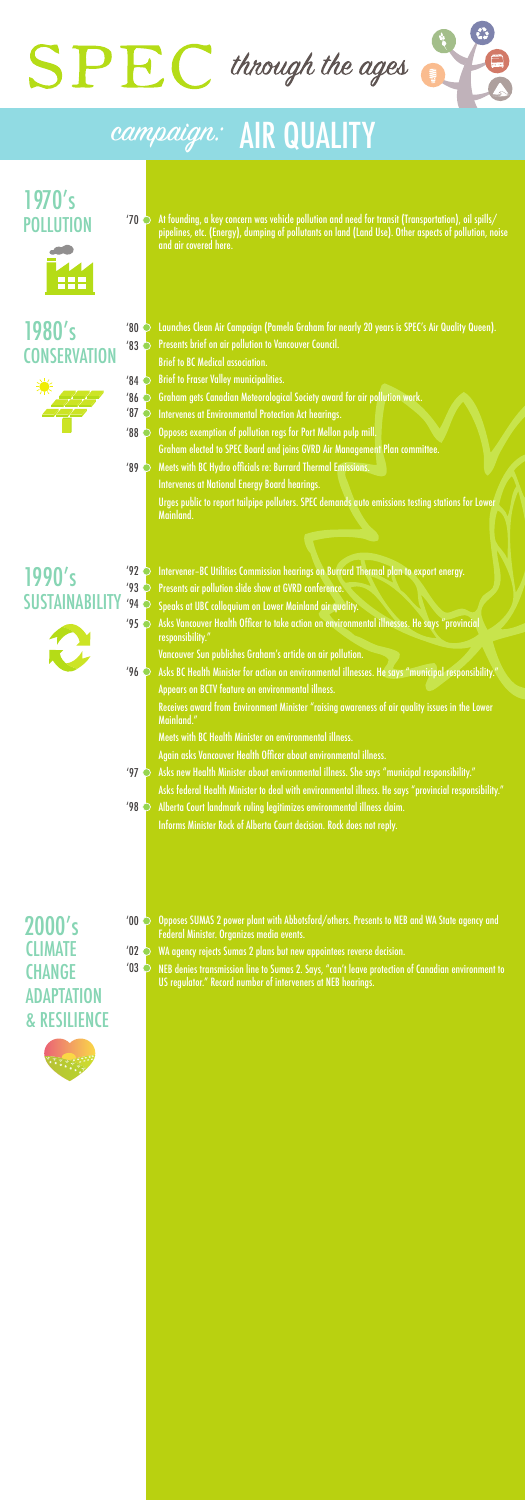- FORESTS/URBAN DEVELOPMENT/AGRICULTURE LAND RESERVE (ALR)/SOILS & FOOD
- Proclamation (17th Costumes) against MacMillan Bloedel. Poster depicts Mac Blo as Tyrannosaurus Rex–King of Polluters (controversial within SPEC). '70
	- Brief to Provincial Forestry Inquiry re: clear-cutting/pulp mill effluent.
- Joins opposition to flooding Skagit Valley WA for power to Seattle. '71
- Urges park status for UEL. '72
- '73 C Helps draft ALR legislation.
	- Opposes development of Spetiford Lands in Richmond.
	- Asks Premier to stop flooding Skagit Valley. Plan eventually abandoned.
- **Theory of the Septem UN Habitat Conference in Vancouver.**
- '76 C Smither's SPEC authors "Forests in Crisis." Protests ALR changes – mock burial at legislature.
- Protests logging in Stein Valley. '77
- ALC commissioner tells SPEC "vigilance needed to protect BC farmland." '78

## $'91$ 1990's



Urges park status for Sechelt's Caren Range.

'92  $\bigcirc$  Opposes plan to log old-growth cedars for new ski runs on Cypress Bowl. SUSTAINABILITY '97 S Urges urban ecology plan for Southeast False Creek.



Protests exemption from environmental review of Cheekeye Dunsmuir transmission line. Demands disclosure of ALR decisions. '79

Ongoing campaigns from the '70s.



## campaign: LAND USE

'80s **CONSERVATION** 1980's



POLLUTION 1970's

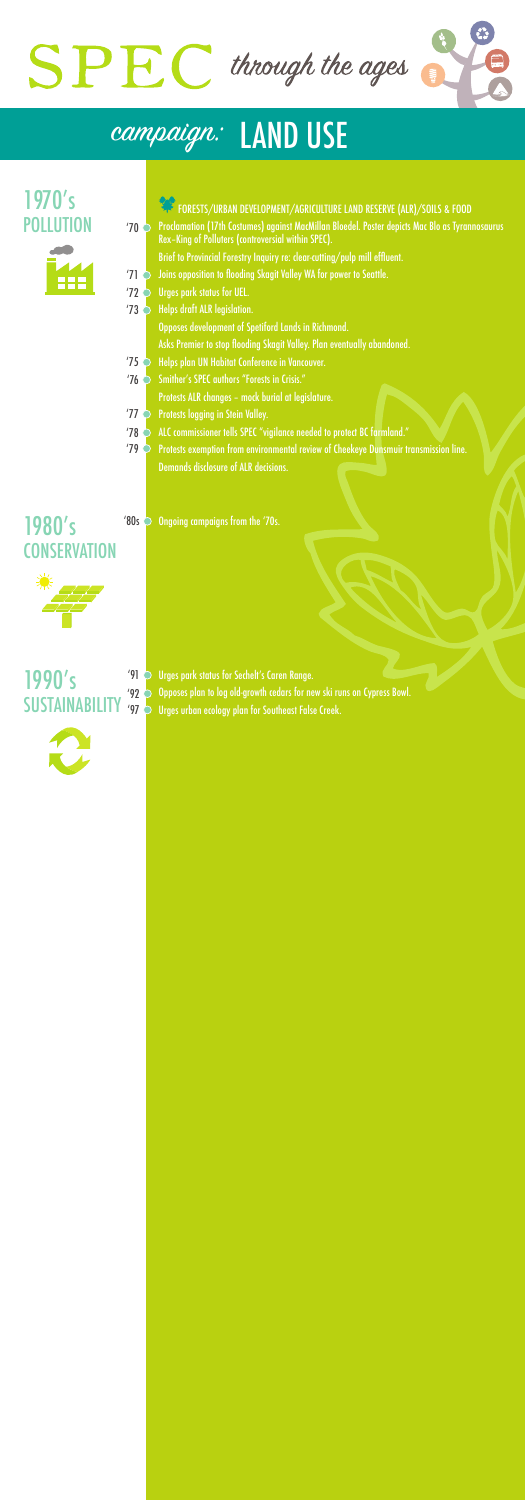## 2000's **CLIMATE CHANGE** ADAPTATION & RESILIENCE

Co-sponsors Food Fight, a GMO awareness night.  $^{\prime}01$ 



- Joins Eburne Lands Coordinating Group waterfront greenspace/fish habitat protection. Envisions Arbutus Corridor for streetcar transportation, cycling, pedestrians and gardens. Supports development of new Community Flower Garden in Stanley Park. '03
- Advocates for riverfront park for Marpole on the Eburne lands. Submissions to the BC Environmental Assessment Office on the Ashcroft Landfill project.  $'04$

Opposes entry of WalMart in Vancouver. Helps collect 10,000 name petition.

- Arbutus Corridor Design Contest 75 submissions/professionally judged/displayed at Emily Carr.  $'04-'05$ 
	- Urges new city council to keep social housing element of plans for SE False Creek. Joins coalition ALR-PEC (Agriculture Land Reserve Protection and Enhancement Committee) – advocates for sustainable food supply.  $'05$

Creates SPEC Food Safety and Security Committee – support local/urban agriculture and sustainable food system. Starts roof-top container garden.  $'06$ 

Worked on sustainability models and standards for SE False Creek development.

Works with UBC urban geography class to evaluate/advocate city policy on community gardens. Develops education materials on organic/sustainable gardening.

Food Committee (FC) starts children's demonstration garden at 12th Ave and Cambie Street.

Brief to ALC re: removal of Barnston Island from ALR. Celebrates Barnston Island remaining in ALR. Food Committee takes over Pesticides file.

- $^{\prime}$ 11  $\degree$  With closure of SPEC building, roof-top garden moves to YWCA roof-top collaborated in harvesting 1,540 pounds of produce for Women's Shelter. Offered workshops from "Y" garden. Partnered with Kits Neighbourhood House to sponsor Westside Pocket Market. 400 shoppers/week. Non-profit partner at Whole Foods "Living Naturally Fair."
- $'$ 12  $\bigcirc$  Started Urban Farmer Field School (UFFS) workshop series best practices in urban agriculture. Staff funded by Pacific Institute for Climate Solutions (PICS). School Gardens Project –1200 school children in 7 schools with 25+ fruit, herbs and vegetables.

- New consulting service to schools/institutions on developing/improving urban food gardens. Food waste research project and recommendations to city. UFFS offers 23 classes.  $'13$
- Develops Green Thumbs at School lesson toolkit for schools; UFFS offers 23 classes, Westside  $'14$   $\bigcirc$

Community Partner in UBC–CURA grant to inform/support healthy food habits in school. Taught 3 classes in UBC Land and Food Faculty.

Focus on farmland protection/promoting urban agriculture/adaptation to climate change. Urge heritage seeds for biodiversity. Food Committee starts School Garden Project. Distributes brochures on Safe Disposal of Pesticides. Initiates research on fertilizers/soils for container gardening. Partners with BCGEU to poll municipal candidates (provincially) on food security. Urges Food Security policy at all levels of government. Safe Disposal of Pesticides project rolled out in 25 stores/several conferences. \$30,000 grant (Vancouver Foundation) to pilot School Garden Project. Public/school tours of Roof Top Container Garden. Major roof deck repairs. Recycle salvaged decking to build/renew beds Cambie Street Garden. SPEC/UBC Geography students produce Handbook for Community Gardeners. Offers workshops on: Container/Organic /Square Foot Gardening. Restructure/renew soil/rename Cambie Street Demonstration Garden. 25 gardeners (1/3 children) worked 500 hours growing 50+ crops. Continues roof-top research. Workshops series "Growing Our City" added Food Preservation. Workshop series for False Creek Community Centre on sustainable living.  $^{\prime}$  10  $\bigcirc$  School Garden Project (3rd year) now in six schools, partners with Tupper Woodworking to build garden boxes (becomes standard for VSB). Rapid growth within schools as other classes want gardens. Extend to winter crops. Invite other schools to Rooftop Container Garden. Extends workshops: Birds, Bees and Biodiversity, Waterwise and Succession Gardening, Agriculture and Climate Change. Winter Container Gardening, Soil and Plant Health.  $'07$ '08 '09

Perspective on adapting to longer draughts in the local climate.

New signage and mason bee box for Cambie Garden.

New City By-Law allows chickens. SPEC's Vicky Baker and Caitlin Dorward teach workshops on chicken keeping.

Cambie Square Communal Garden –13 volunteers, 200+ hours, engaging 27 children, growing 34 types of fruit, herbs and vegetables.

28 blog posts – 2,000 readers since 2010.

SPEC/KNH Westside Community Market – \$15k sales, 16 vendors, 13 weekly markets, 200 volunteer hours.

Takes over managing YWCA Rooftop Garden. Harvest 1600 lbs. Deliver by electric cargo bike. UFFS –16 classes (April to September); 120 participants.

Community Food Market generates 20k in revenue for vendors.

School Gardens Program incorporates 9th school.

 $'15$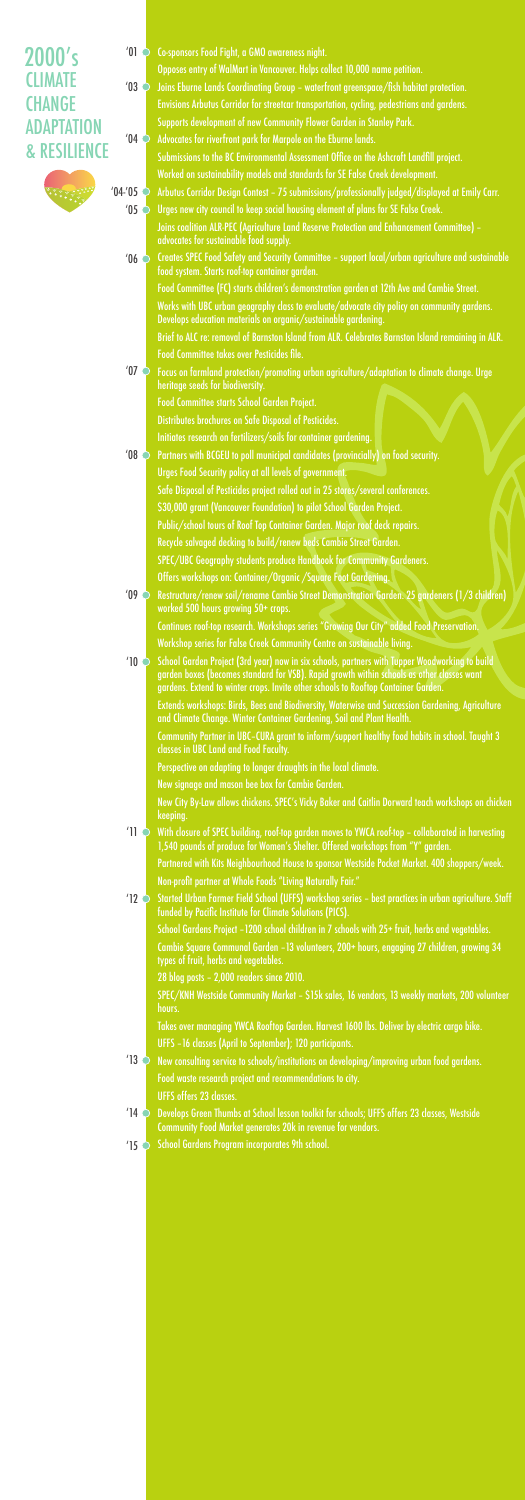Delta SPEC activist chains himself to BC Hydro building to protest pesticides.

Squamish bans pesticides. A First!

SPEC's Gwen Mallard and others hand clear ½ acre of right-of-way to demonstrate alternative to herbicides.

SPEC 'flying squads' (human chains) protest spraying of 2,4,5,T along US/Canada border. Borden Commission stops spraying in September.

- Comments on Supreme Court ruling in favour of Hudson, Quebec's limit on pesticides.
- SPEC and Basel Action Network (BAN) oppose dumping "e-waste" in developing countries. Press conference display featured on CBC's Marketplace. Urge Canada to ratify international accord. '02
- Appeals Provincial MWLA permit to CNR to spray roundup, arsenal, telar and other herbicides along rail lines in Lower Mainland (450 hectares of land affected). Cites environmental harm of herbicides.  $'02$ -'03
	- $^{\prime}03$   $\circlearrowright$  Hires researcher to document spraying of herbicides along railroads in the Lower Mainland. Appeal CNR permit to spray rail lines (Environmental Appeal Board - EAB).
		- Receives grant for Real Environmental Alternatives to Pesticides (REAP) community education and outreach project. Translate into Chinese and launch online Pesticides Information Centre.
	- Joins concerned citizens to petition to restrict cosmetic pesticides.  $'04$
	- Leads movement to ban cosmetic pesticides by municipalities. SPEC poll shows 80% of GVRD residents support bans. Developed educational workshops on safe disposal & alternatives. Vancouver joins West Vancouver, Port Moody and New Westminster in restricting pesticides. North Vancouver considers similar by-law.  $'05$
	- Pesticide file taken on by SPEC Food/Land Use Committee.  $'06$

BC Hydro CEO drinks a glass of 2,4,5,T on TV to demonstrate safety. Calls SPEC "Society Promoting Environmental Crap." '70

Advocates ban on Agent Orange. '72

BC Hydro stops spraying 2,4,5,T. '74

## **CONSERVATION** 1980's

Kelowna SPEC demands end to 2,4,D spraying at Vernon schools. '77

Report on phenoxy herbicides airs on CBC TV's Fifth Estate. '78

Kelowna SPEC asks Province to stop 2,4,D spraying of milfoil. Calls for end of dioxin pollution from pulp mills and compensation for fish closures. '88

Park Board stops herbicide spraying after SPEC stages sit-in with local residents. SPEC wants study of Biological pesticide, Bacillus Thuringiensis (Bt) before aerial spraying of gypsy moths in Vancouver. April – opposes gypsy moth spraying. Urges Health Minister to stop Chlorophenoxy spraying in Vancouver schools. SPEC, BCEN, VLP, and Van City sponsor Toxics series.  $'92$ '98

'82



'01

### '91 SUSTAINABILITY 1990's





## campaign: PESTICIDES & HERBICIDES

POLLUTION 1970's



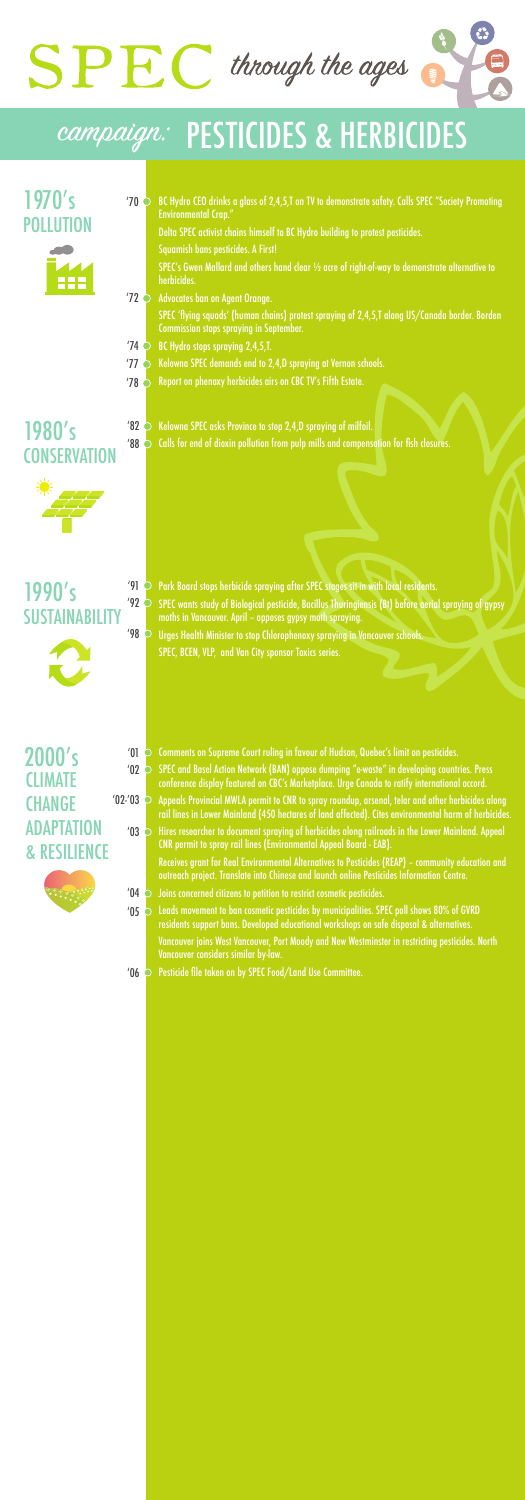

# SPRC through the ages

Critical of exemption of Sun-Rype's tetrapak boxes from deposit regulations. Sun-Rype threatens to sue. SPEC ignores and urges boycott.

- Recycles plastic election signs.  $'02$
- Sets up SPEC Battery Collection Depot with public display. Promotes Canada-wide producer responsibility.  $'03$

Presents 'Environmental Initiative Award' to diaper/paper companies for recycling paper.

Presentations to schools on battery recycling.

- $\sim$  4000  $\,$  Advocates with city and province for battery recycling program(s). SPEC collects/recycles hundreds of kg/year, charging only our costs. Planning satellite depots in retail facilities.
- Asks municipal candidates if they would act on battery recycling and publicized responses. '08



- Three SPEC branches start 21 recycling depots (paper/aluminum/glass). Curb Side Pick-up. Lake Cowichan SPEC recommends deposit legislation for drink containers. '71
- Opens first recycling centre in West Vancouver. '72
- SPEC/BC Recycling depots form Recycling Council of BC. NDP (Steeves) introduces Recycling Bill. Vancouver takes over SPEC Granville Island recycling depot (25 tonnes/month). '74
- Calls for recycling legislation vs voluntary industry program. '78

- Recycling Hot line set up.
- SPEC ED resigns to become Recycling Coordinator for CRD. '89

### **CONSERVATION**



- Speaks out about the continued use of mercury in fluorescent lightbulbs.
- Updates battery display with a battery quiz and a memory game. Plans educational battery animation on safe disposal.  $'09$
- $^{\prime}$ 10  $\bigcirc$  Metro Board approves new Integrated Solid Waste and Resource Management Plan to divert 70% of garbage by 2015 and 80% diversion by 2020. Controversial waste-to-energy facilities. Province approves Call2Recycle® for provincial battery recycling. SPEC continue battery depot and public education ("Battery Talk").
- $^{\prime}$ 11  $\circ$  Forms Waste Committee educate/practical programs to reduce waste. Partner with local café on  $^{\prime}$ waste reduction. Partner with RCBC re: mobile app "Recyclepedia." Going Zero Waste workshops.
- Waste Committee: managing personal waste. Media/social media promotion of Recyclepedia Smartphone App. Volunteer Zero Waste Crew: Whole Foods Living Naturally Fair, EPIC The Sustainable Living Expo, Make Music Vancouver, LuluLemon SeaWheeze half-marathon.  $'12$   $\bigcirc$
- $'13$   $\bigcirc$  New workshops for community centres on waste reduction/diversion.
- Launches pilot porgram Green 2 Go, working with restaurants and the public to reduce take-out food container waste.  $'13-'14$   $\odot$ 
	- Launches Zero Waste School. '15



#### '98 SUSTAINABILITY 1990's



## campaign: WASTE & RECYCLING

POLLUTION 1970's



1980's